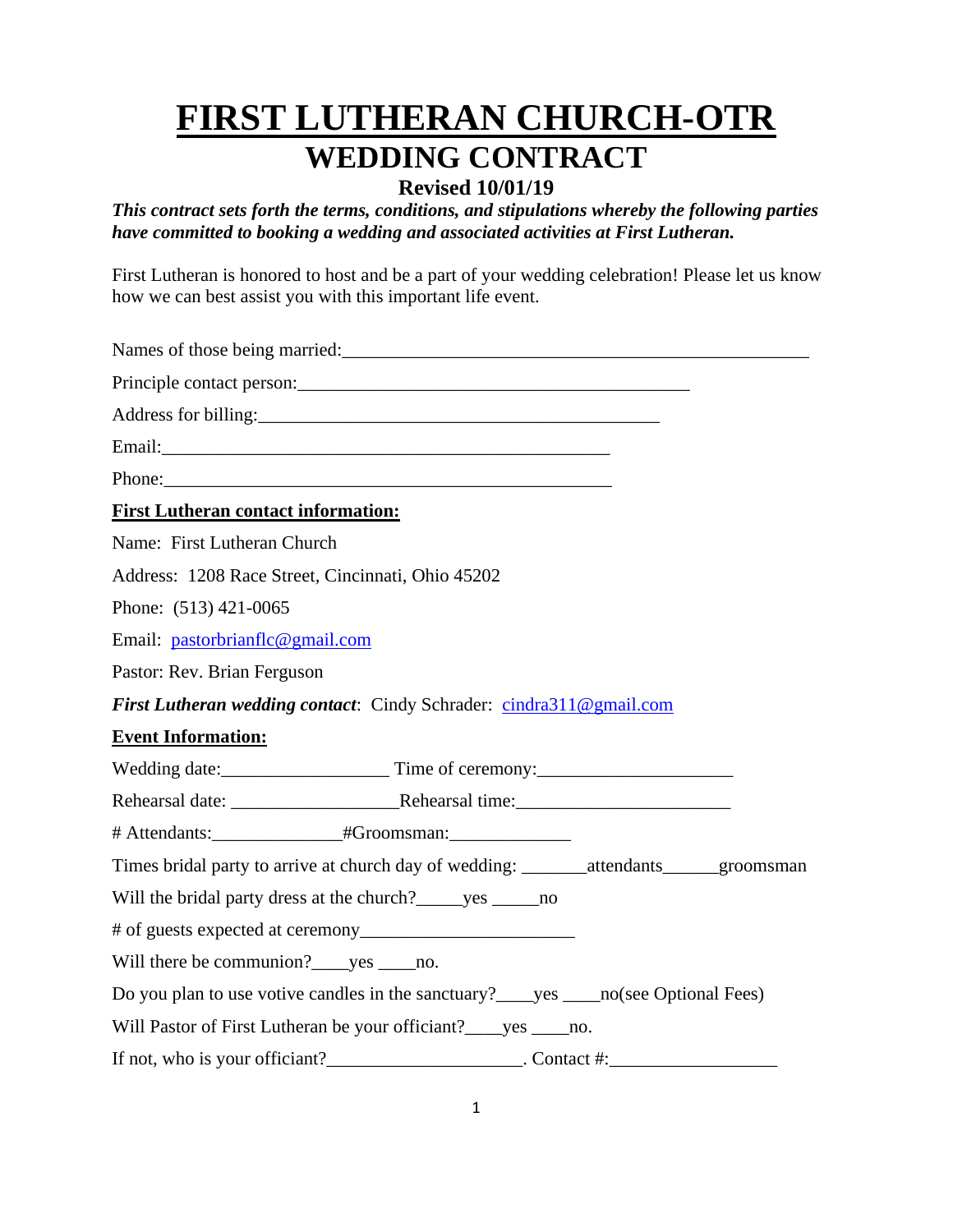#### **Facility usage:**

Please indicate all parts of the church you plan to use during the rehearsal and/or wedding:

\_\_\_\_\_lower level community room,\_\_\_\_\_lower level kitchen, \_\_\_\_\_\_ lower level bridal suite second floor lounge, second floor sanctuary, second floor childrens' room (often used by groomsman for dressing), \_\_\_\_\_third floor Gallery space.

First Lutheran has limited access to those physically challenged. There is a stair glide at our north door providing access to sanctuary level. However, to access this there are 2 steps from the sidewalk into the building. Do you expect guests who are physically challenged? \_\_\_\_yes, \_\_\_\_\_\_ no. This information helps First Lutheran hosts plan to assist as needed.

#### **Fees:**

*Facility usage fee***: \$1000.00** (non-members). Waived for First Lutheran members. This fee includes: use of sanctuary for ceremony; adjoining lounge for family and groomsmen to gather and/or dress; lower level bridal suite with adjoining womens' restroom; use of upper level Gallery space before or after ceremony photographs or First Look; wireless microphones; use of piano and/or organ.

*Deposit***: \$500.00** non-refundable deposit; **\$100.00** refundable deposit for First members.

*Facility Staffing***: \$25/hour**. First Lutheran to provide a person to act as on-site property manager during any period of time occupied by any member of or associated with your wedding during rehearsal and wedding times(photographer, florist, wedding party, wedding coordinator).

#### **Optional Fees:**

*First Lutheran Pastor as officiant:* \$400.00 payable to First Lutheran Church (non-members)

only)

*Rental of Gallery or lower level space***: \$100.00** additional fee for usage of lower level or

Gallery space for rehearsal dinner or reception

*Set up:* **\$50.00** additional fee for tables and chairs on lower level or third floor Gallery space as directed by wedding party.

*Sanctuary votive candles*: **\$25.00** (approximately 30)

*Musician:* First Lutheran is able to provide contact information for various musicians. Fees

negotiated directly with and paid to musicians.

#### **Payment Terms:**

-Client shall pay First Lutheran Church the amount outlined in exchange for said number of hours of service.

-A deposit in the amount outlined as "Deposit" must be paid to First Lutheran Church at the time of booking the event. (The deposit is ONLY refunded as explained below.)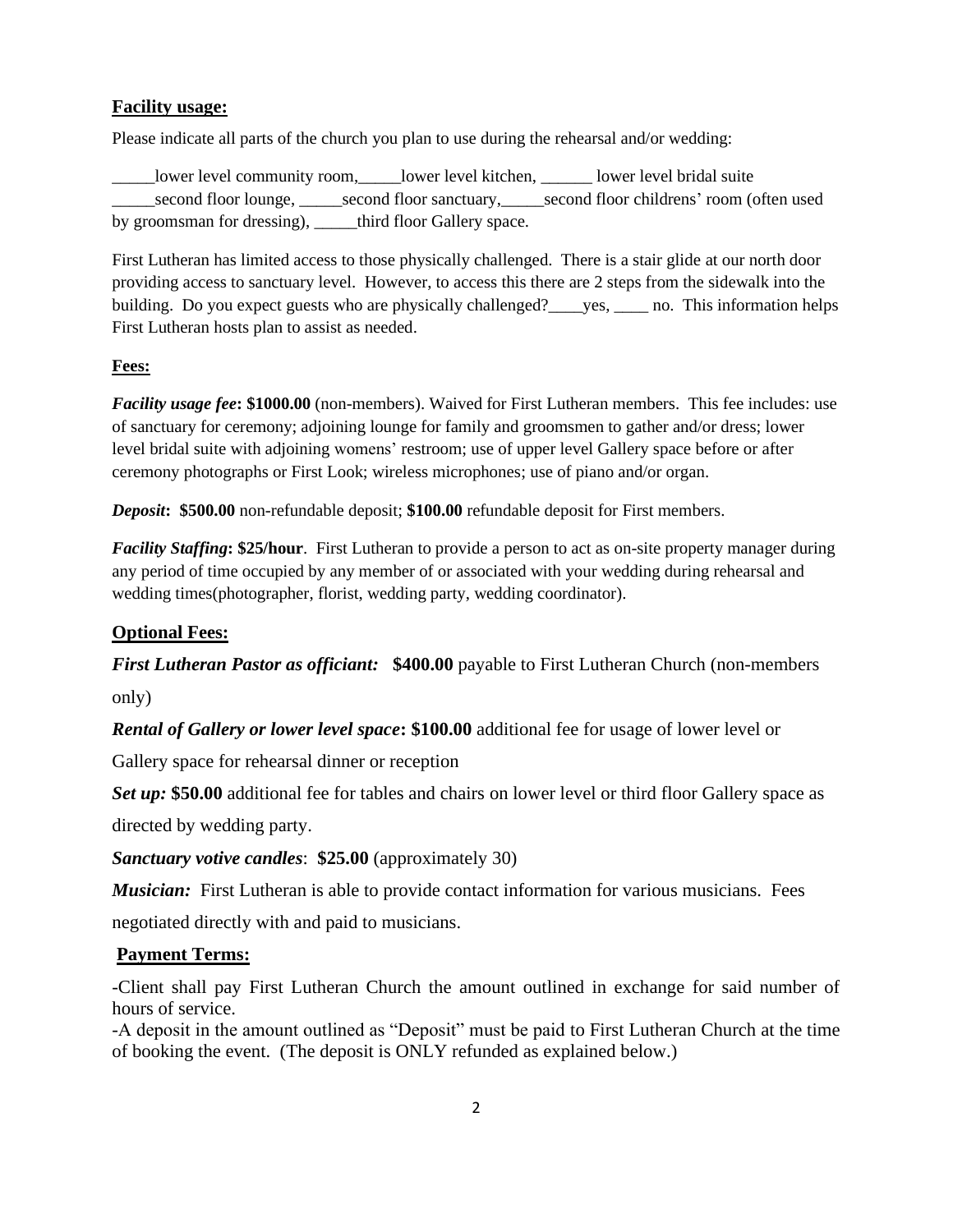-Remaining balance due 10 days prior to wedding. Invoice for additional fees to be submitted to wedding party within 10 days of wedding.

## **Deposit and Confirmation:**

-Usage of First Lutheran Church is not confirmed for your wedding until this signed agreement and outlined deposit have been received. Checks made out to: First Lutheran Church, mailed to 1208 Race St., Cincinnati, OH 45202.

-Once the deposit is received by First Lutheran Church the event date (s) will be secured on the church master calendar.

#### **Cancellations:**

-Facility deposit is only refundable up to 6 months before the wedding date.

-If First Lutheran Church must cancel for any reason, First Lutheran Church shall refund 100% of the deposit.

## **Restrictions:**

-Bell tower is off limits and wedding guests agree not to enter it or attempt to enter it.

-Adjusting heating/cooling system to be done by church representative.

-No throwing of rice, bird seed, flower petals (real or fake), confetti shall be thrown inside or outside the church.

-No chalk drawings on sidewalk in front of church

-No aisle runners

-No real candles along aisles

## **Equipment Regulations:**

-Use of audio equipment, piano, organ and provided decorations not listed in the "Optional Fees" section are included in the rental price.

-No staples, tape, or anything else that may cause permanent damage may be used for decorations anywhere inside or outside the church. All decorations are to be removed at the conclusion of the ceremony by someone associated with wedding party.

-All and any church furnishings must be placed back into original configuration, if moved for ceremony. Sanctuary must be "worship ready" by 9:00 a.m. Sunday mornings.

-Someone representing the event is expected to be at the church to accept the delivery of flowers, props, furniture, food, meet photographer and any other items relating to event. ARRANGEMENTS MUST BE MADE WITH CHURCH REPRESENTATIVE TO ACCESS TO CHURCH. The church does not have staff available at the church unless pre-arranged. (see First Lutheran contact information)